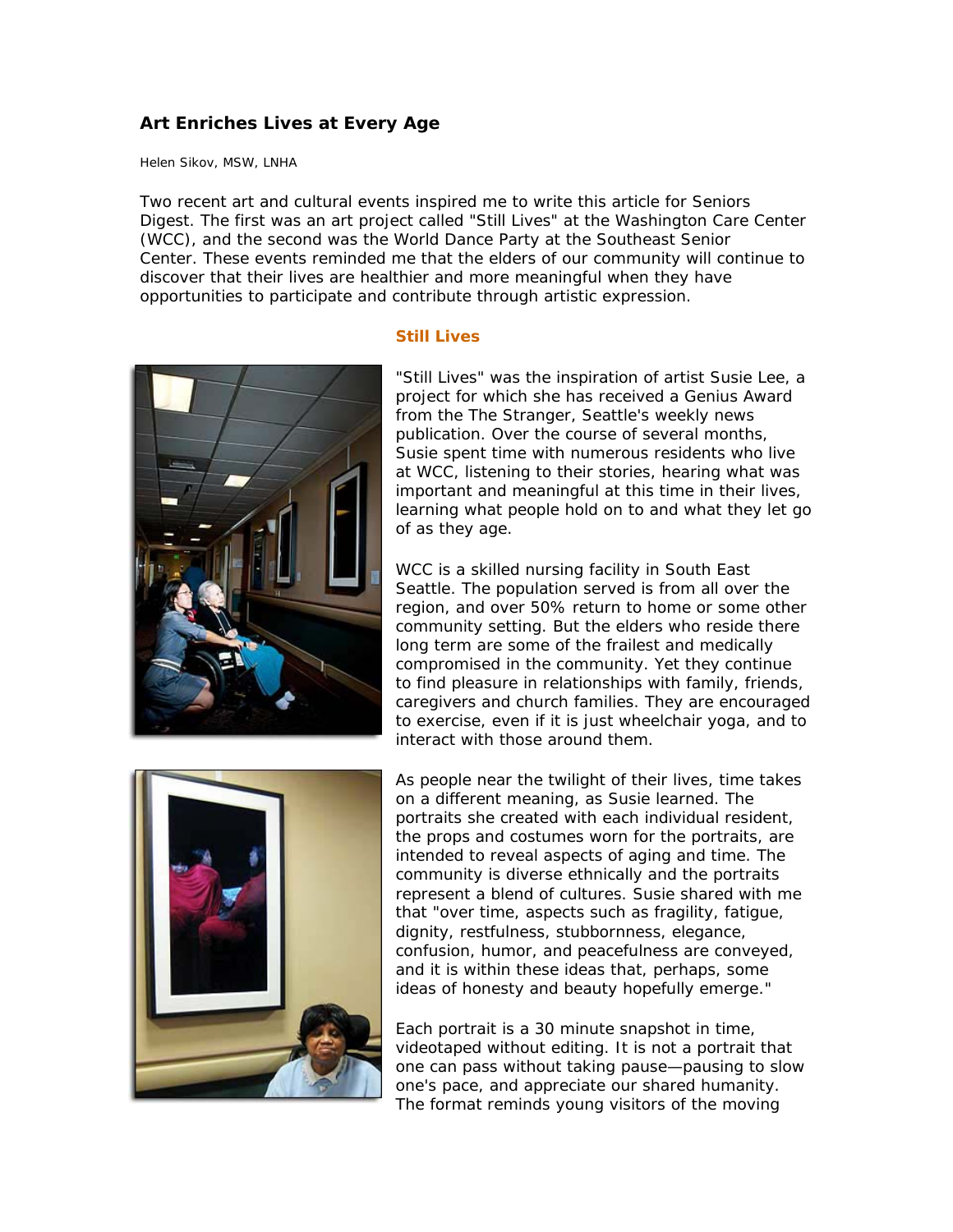portraits in *Harry Potter*. Most visitors walk by with curiosity, but the WCC residents will watch the same portrait over and over for hours. The contribution to their community is in front of them, preserved for all time.

## **World Dance Party**

The Southeast Senior Center hosted a World Dance Party on November 6. I love ethnic music, dance, and all ages, so I thought, why not? The event was well attended, and was truly an all-ages intergenerational party.

Whether it was the Central Area Senior Center Sliders, or Fred, our young hip hop instructor, trying to get everyone out on the dance floor, there was little time for me to sit, even to enjoy the multi-cultural potluck! If you didn't come with a partner, there was always someone to dance with. The instructors kept us all moving, dancing to the beats at whatever level of competency, with smiles and laughter abounding. There were dancers from Asian Counseling Services, a salsa instructor, Somali and Eritrean Afro-Moves, as well as some ballroom and disco, allowing for an active social experience.

I observed seniors and elementary school students dancing together, teens who were patient with some of our pathetic attempts to get a hip hop routine down, and very few hanging out on the fringes watching. I had this sense of celebrating life and everyone contributing to each other's well-being through dance and sampling the variety of cuisines.

**If you would like to see more wonderful photos of the World Dance Party, visit the [website of photographers Michelle](http://www.stormsphoto.com/Events/SE-Senior-Center-World-Dance/14753107_YyPVF#1099549304_X9xWG)  [and Jack Storms](http://www.stormsphoto.com/Events/SE-Senior-Center-World-Dance/14753107_YyPVF#1099549304_X9xWG) !**



## **In 2011, Celebrate the Art of Sharing**

As the New Year approaches, people like to make resolutions. Is there a place to include contributing to your community in some way? Is there an art form you enjoy that can be a means of doing so, even if in some small way?

I have spent over 25 years in this community working with elders, primarily those who are considered most medically compromised. Elders that seem the happiest are the ones who realize they can continue to give. It could be their stories that teach, or